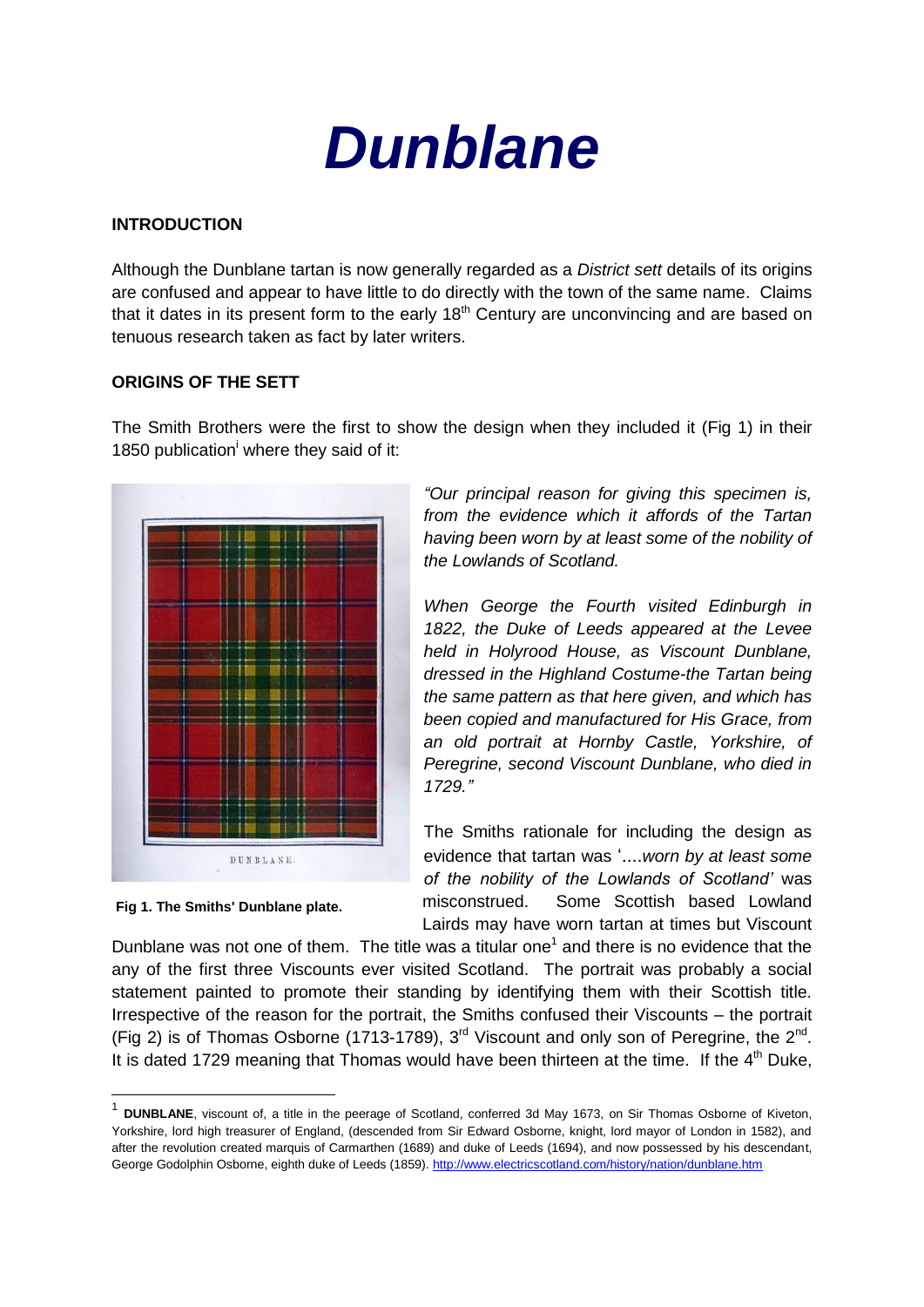grandson of Thomas, appeared at the Levee in *Highland Costume* then that would probably have had to have been made a year or two earlier as there was little notice of the King's Jaunt and so insufficient time to have outfits made from scratch. Clearly the Smiths knew of the portrait's existence, although whether they actually saw it is unclear but that seems unlikely and their acceptance that the sett worn by the  $4<sup>th</sup>$  Duke is the same as that worn in the portrait was probably based on supposition.

The portrait depicts a young man wearing a lace trimmed tartan jacket and trews with a large, apparently double width, plaid draped in stylised Roman toga fashion. Although the clothing is painted with some care the tartan is less so. Elements of the sett in the jacket and trews appear similar and they look to be the same sett. The plaid too shows some of the same features and although the sett seems to be bigger this may just have been artistic licence; the artist is not renowned for painting Highland Dress. It was common for artists at the time use theme props and it is not at all certain that the outfit would have been owned by Thomas Osborne. Irrespective of whether the outfit actually existed or whether the tartan was simply taken from a piece in artist's possession the detail of the tartan is not painted sufficiently well to allow an accurate extrapolation of the sett.



**Fig 2. Thomas Osborne, 3rd Viscount Dunblane.**

The Smiths' comment that the tartan '....*has been copied and manufactured for His Grace'* at the time of the 1822 Levee places the design as one of those resurrected or invented during the Highland Revival, many of which own their existence to the famous weaving firm of Wilsons of Bannockburn. This seems to be one of those. The Scottish Tartans Authority has a small piece of unnamed Wilsons' material in this design (Fig 3) that was possibly the source of the Smiths' plate.



**Fig 3. Wilsons' sample of Dunblane c1820.**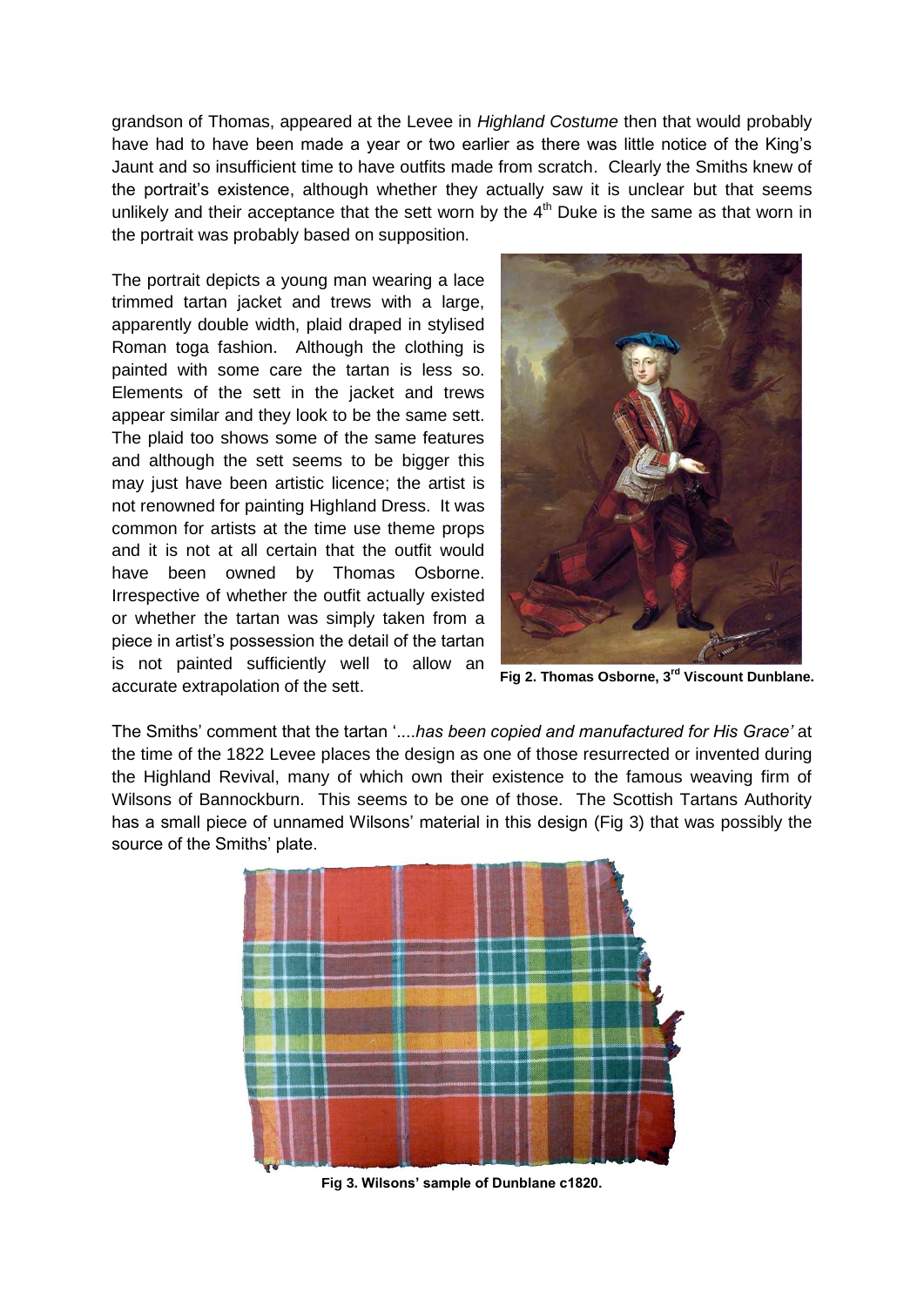# **THE SETTING**

It we accept that the tartan in the portrait of the  $3<sup>rd</sup>$  Viscount is insufficiently detailed to allow a meaningful extrapolation then the earliest authentic version of the sett is that in the Wilsons' sample. Comparison between their Dunblane and that given by the Smiths reveals that the blue overstripe of the older setting were light blue but by c1850 they had become dark blue. This was either by design or perhaps it was simply a feature of early printed tartan plates where evidence from other tartans demonstrates that accuracy in matching shade was not sought or considered too important. A collection of plaids sold in  $2012^2$ included a Dunblane one that followed the Wilsons' setting but with dark blue guard stripes showing that the change of shade was in commercial production within a few years of the Smiths' publication (Fig 4). How early this change occurred and whether it in fact happened earlier and the Smiths reproduced the then current version is unknown.



**Fig 4. Dunblane plaid c1860-80.** Photo: Bonhams

The Smiths' work did not include threadcounts and it was not until 1950 that details of the setting were published<sup>ii</sup>. Stewart's counts were basic proportional rather than historically accurate ones. In this case he took his from the Smiths' plate and was presumably unaware of the Wilsons' specimen or the later plaid as his proportions differ from those (Fig 5).

 2 Of the nine plaids, one was mid-late 18th century, the other eight were soft Merino wool c1860-80. Bonhams - Lot [547.](http://www.bonhams.com/auctions/19868/lot/547/)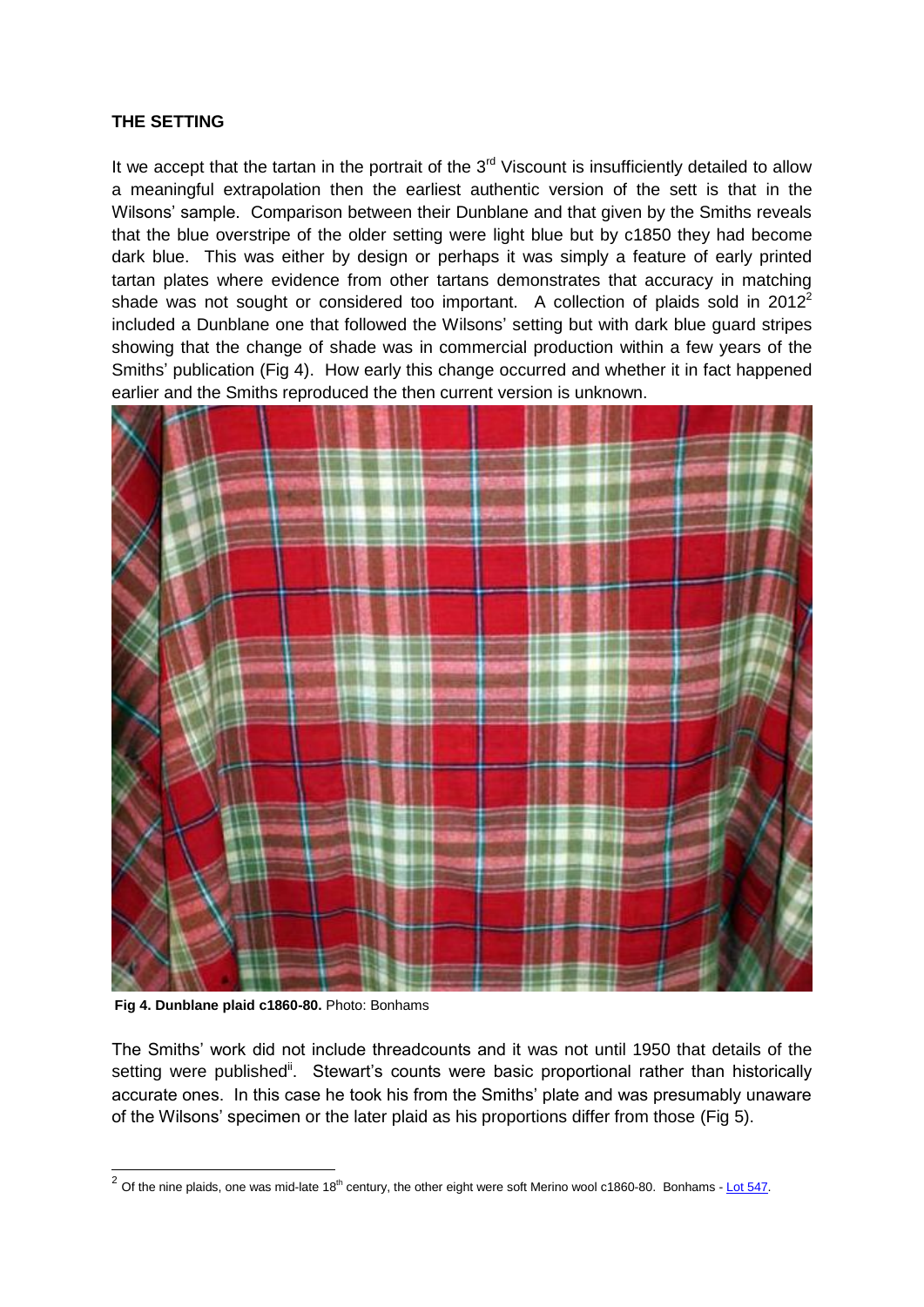

**Fig 5. Comparison of settings of the Wilsons', merino plaid and Stewart's setting of the Dunblane tartan.**

Comparison of the settings reveals that the Smiths'/Stewart version has proportionally less red then green and more yellow than in the older/original setting. The inclusion of Blue for Wilsons' Light Blue has already been mentioned but the effect is pronounced when the two are view together.

Whilst we know that Wilsons wove this tartan we have no idea what they called it nor if it was widely sold or was a 'special' for Viscount Dunblane around the time of the Levee as stated by the Smith brothers. If we accept that assertion then we may assume that Wilsons either extracted an approximate setting from the portrait or that they designed a new tartan but perhaps using a description of the tartan in the portrait. Having been in the family since it was painted, the original portrait was sold recently and its current owner/location is unfortunately unknown and further study is therefore not possible at present.

## **USE AS A DISTRICT TARTAN**

The association of this as a District Tartan can be traced to W & A. K. Johnston who wrote of it that *"The tartan is probably a district one, just as that of the Campbells of Cawdor is called*  the "Argyll District Tartan".<sup>ii</sup> This supposition is not supported by any evidence.

Stewart noted of the design that '*It seems to have been revived in 1822, doubtless on occasion of the visit of George IV to Scotland in anticipation of which there must have been much hunting round for old tartans to wear.*' thus implying that it was an old sett, a comment undoubtedly based on the Smiths' linking it to the 1729 portrait. In 1992 the authors of District Tartans<sup>iv</sup> conflated Stewarts' comment and their own regarding the town of Dunblane into evidence for this tartan having been an old District sett for that area of Perthshire, a claim for which there is absolutely no proof.

# **CONCLUSION**

There is no doubt that the Dunblane tartan is an early  $19<sup>th</sup>$  Century sett that was woven by Wilsons of Bannockburn and that evidence supports its use by the  $4<sup>th</sup>$  Viscount Dunblane at the time of George IV's visit to Scotland in 1822. We also know that the shade of the blue overstripe was changed, but whether deliberately or in error is unclear, in 1850. It may also be assumed that the sett was copied or inspired by the tartan worn in the portrait of Thomas Osborne, 3<sup>rd</sup> Viscount Dunblane painted in 1729. It is to be hoped that the original portrait will not remain in private hands and unavailable for study and that at a future date it will be possible to examine it to confirm the details of the tartan in the outfit.

All the early evidence supports the use of this tartan as a family design and there is nothing to substantiate its wider attribution as a District tartan until the Johnstons' early 1900s work which subsequent authors, notably Teall and Smith, have repeated without question.